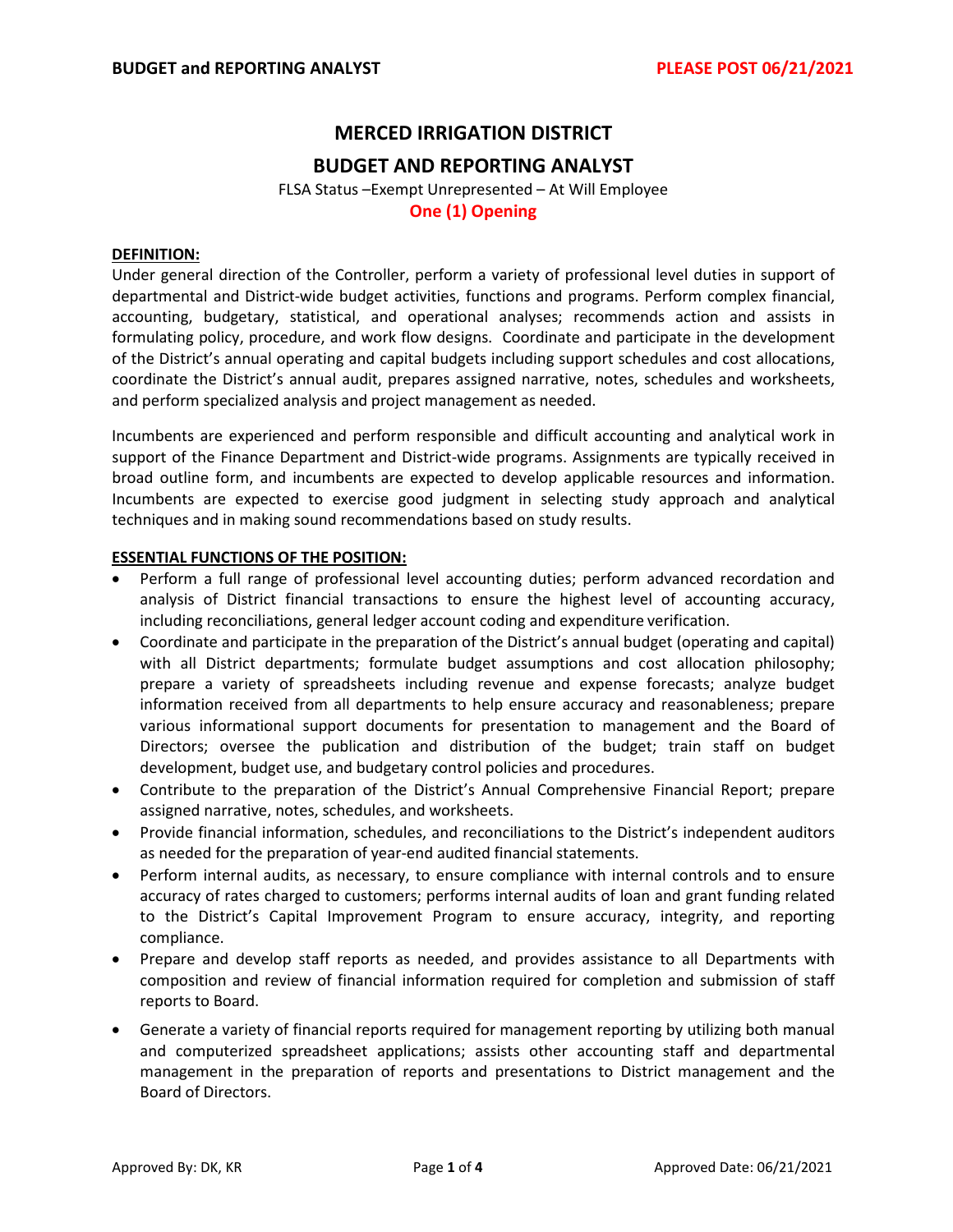- Coordinate and participate in a variety of special projects; serve as project lead for the design, development, and implementation of special projects for the accounting, customer service, and parks and recreation groups; work with staff from various departments to develop and implement changes; monitor the effects of the changes to ensure that they are working as prescribed.
- Develop and implement systems, procedures and written documentation required to efficiently carry out the goals and objectives of District's strategic plan as related to Finance, and ensure operation as prescribed.
- Manage the Finance Department's Electronic Data Management program; maintain system records; create and train workflow processes
- Recommend system improvement, manual or computerized, and defines required changes.
- Keep abreast of computer technology in order to ascertain the most efficient system improvements.
- Provide support to the District's investment activities; maintain investment records and related documents; prepare monthly reports as needed.
- Administer the District's long term debt programs; ensure the preparation and processing of payments; maintain debt, accrued interest, bond discount/premium, and issuance costs spreadsheets; assist with debt refinancing or acquisition of debt as necessary.
- Performs duties above for Twin Lakes Management Company, as applicable.
- Perform other duties as required, directed or assigned.

## **QUALIFICATIONS:**

Any combination of experience and education that would prepare the candidate for the duties and responsibilities of the position is acceptable.

## **Education:**

- Graduation from an accredited four-year college or university with major coursework in accounting, business administration, or a related field
- Coursework in governmental accounting is desirable

## **Experience:**

- Three (3) to five (5) years of increasingly responsible experience in the accounting or financefield.
- Three (3) years of professional level experience.

## **Knowledge of:**

- Principles and practices of budget preparation and administration.
- Principles and practices of rate setting methodologies and administration.
- Principles and practices of internal control and internal auditing.
- Principles and techniques of financial analyses.
- Generally accepted accounting principles and practices.
- Governmental accounting theory, concepts, procedures, techniques, and reporting.
- Methods and techniques of effective technical, administrative, and complex financial report preparation and presentation.
- Advanced Excel knowledge
- English usage, spelling, grammar, and punctuation.
- Customer service techniques, practices, and principles.

## **Ability to:**

• Perform a full range of responsible professional level accounting duties.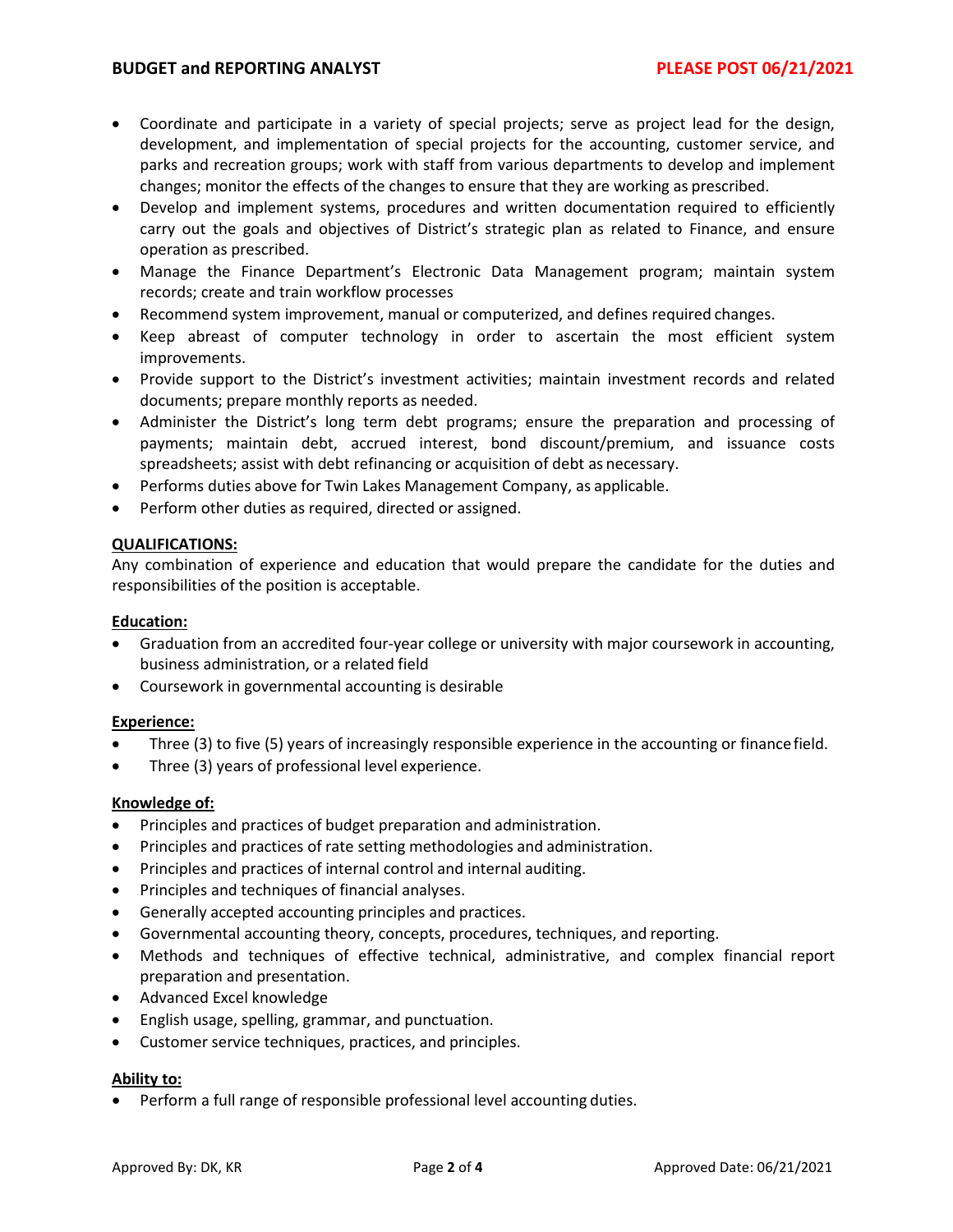- Collect, analyze, evaluate, and interpret complex information and data including complex financial data.
- Adheres to generally accepted accounting principles.
- Analyze problems, identify alternative solutions, project consequences of proposed actions, and implement recommendations in support of goals.
- Understand the organization and operation of the District and of outside agencies as necessary to perform assigned responsibilities.
- Understand, interpret, and apply general and specific administrative and departmental policies and procedures, as well as pertinent laws, codes and regulations, with good judgment.
- Communicate clearly and concisely in writing as well as orally with individuals and in group and public presentations.
- Perform mathematical calculations quickly and accurately including addition and subtraction, multiplication and division, and calculate percentages, fractions, and decimals.
- Operate and use modern office equipment including computers, as well as intermediate experience with software applications that perform word processing, spreadsheet, accounting, and presentation functions.
- Work cooperatively as a team member with Finance personnel, other departments, customers, District officials, and outside agencies. Respond tactfully, clearly, concisely, and appropriately to inquiries related to area of responsibility.
- Research, compile, and interpret a variety of information and make appropriate recommendations.
- Work independently in the absence of supervision with steady pressure and frequent interruptions. Plan and organize work to meet changing priorities and deadlines.

## **Necessary Special Requirements:**

- A valid California Class C Driver License and the ability to maintain insurability under the District's vehicle insurance program.
- Abide by all District policies, guidelines and rules.

## **ENVIRONMENTAL FACTORS**:

- Exposure to the sun: 10% or less work time spent outside a building and exposed to the sun.
- Irregular or extended work hours: Occasionally required to change working hours.
- Work performed in an office environment.

The mental and physical demands described here are representative of those that must be met by an employee to successfully perform the essential functions of this job. Reasonable accommodations may be made to enable individuals with disabilities to perform the essential functions:

## **ESSENTIAL MENTAL ABILITIES**:

- Exercise independent judgment.
- Self-directing and organized.
- Reason objectively.
- Assess, project and plan work activities on a daily and weekly basis.
- Interpret state/federal/agency regulations.
- Document concisely, accurately and timely.
- Handle a variety of duties which may be interrupted or changed by immediate circumstances.